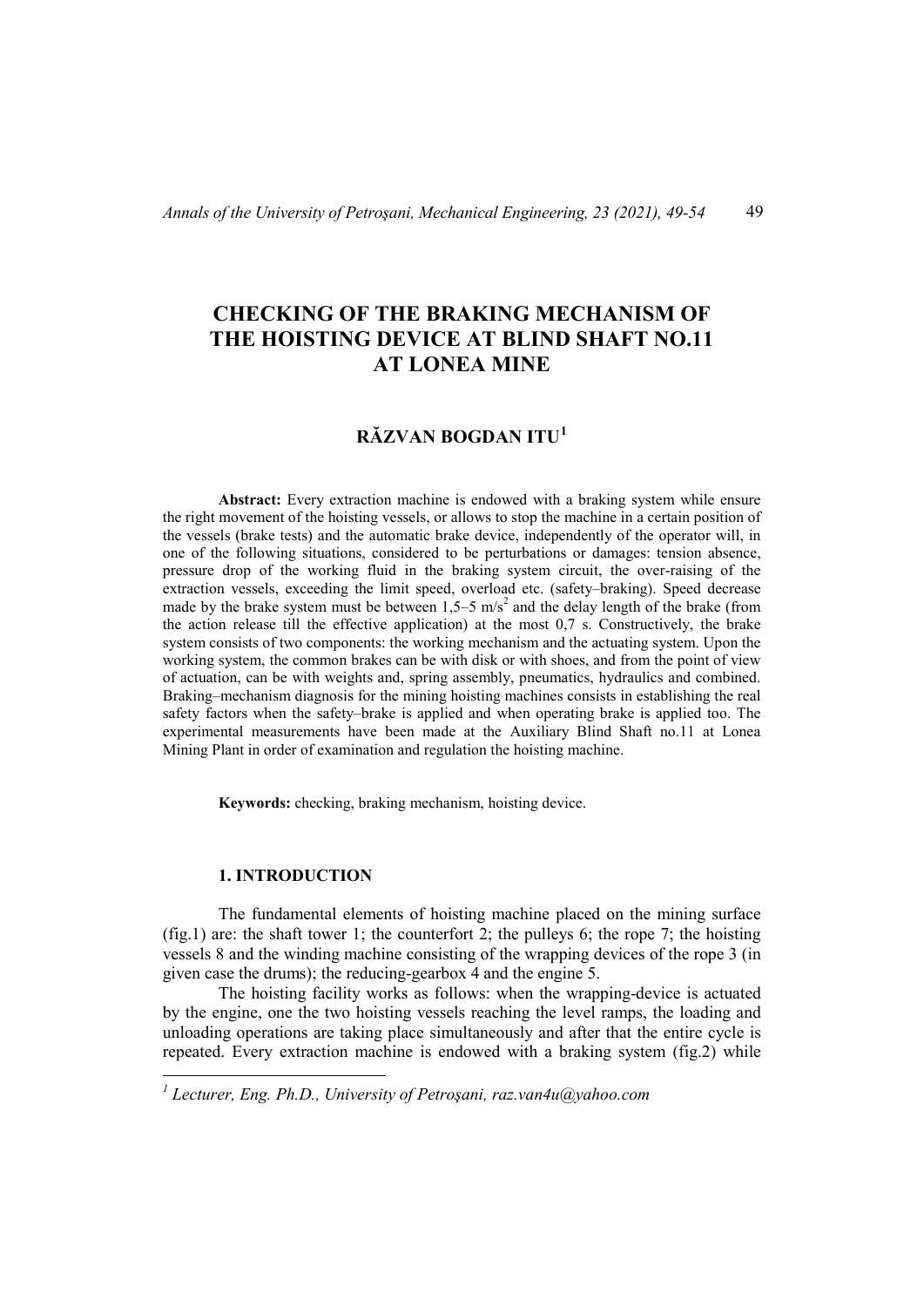ensure the right movement of the hoisting vessels, or allows to stop the machine in a certain position of the vessels (brake tests and the automatic brake device, independently of the operator will, in one of the following situations, considered to be perturbations or damages: tension absence, pressure drop of the working fluid in the braking system circuit, the over-raising of the extraction vessels, exceeding the limit speed, over-loadway etc. (safety–braking).Speed decrease made by the brake system must be between  $1,5-5$  m/s<sup>2</sup> and the delay length of the brake (from the action release till the effective application) at the most 0,7 s.



**Fig.1.** The principle draft of the extraction installation



**Fig.2.** Braking–device extraction – machine

## **2. THE WORKING MECHANISM**

Constructively, the brake system consists of two components: the working mechanism and the actuating system. Upon the working system, the common brakes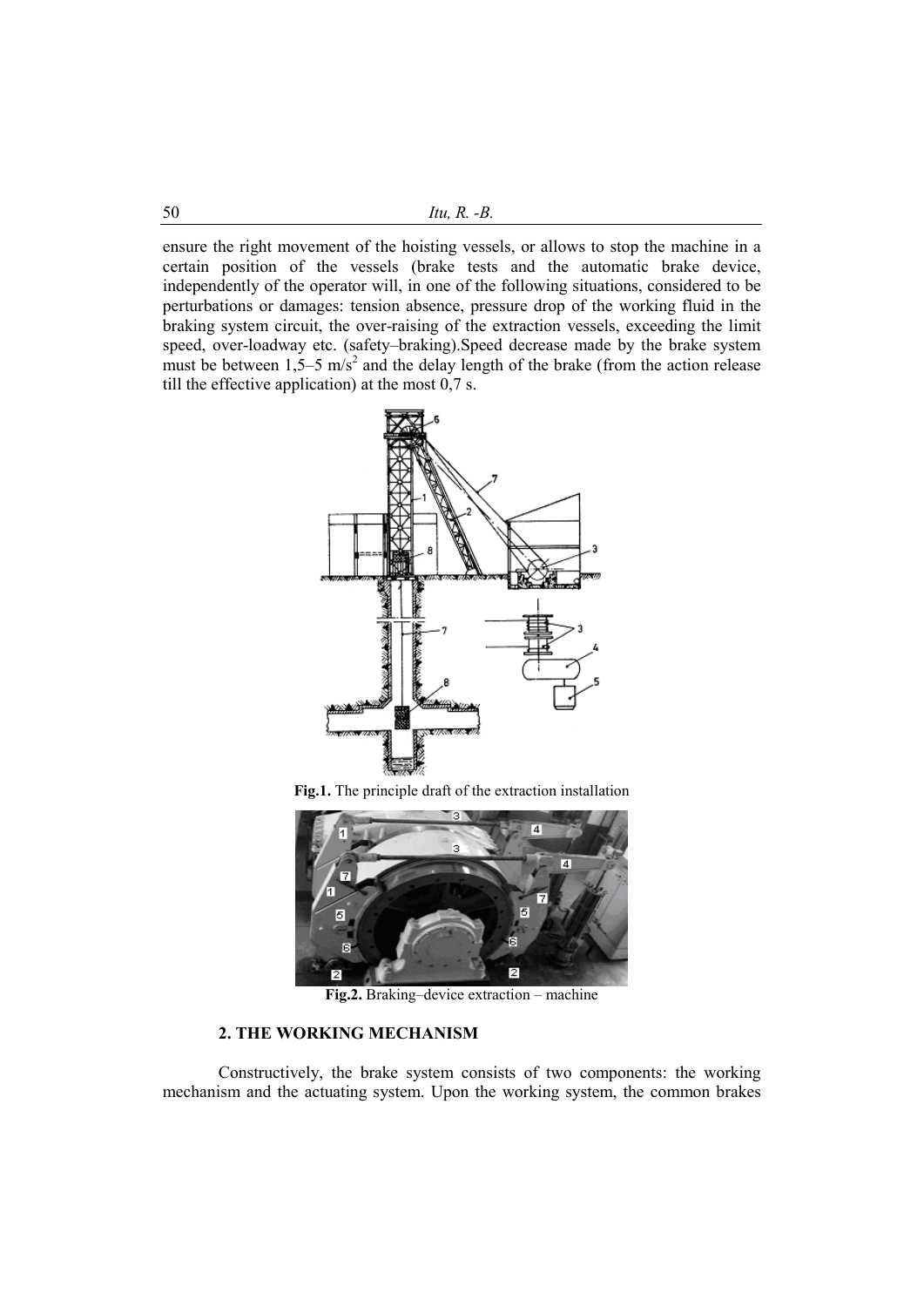can be with disk or with shoes, and from the point of view of actuation, can be with weights and, spring assembly (fig.2), pneumatics, hydraulics and combined.



**Fig.3.** Extracting installation **Fig.4**. Extracting machine

The working mechanism of the brakes with shoes and levers (fig.3) consists of two support beams (1), articulated in joints (2) connected each other through the rod (3) actuated by raising or lowering the lever (4).On the support bars there are fixed the supports (5) of the brake shoes (rigid in case of angular movement and articulated in case of parallel motion).

On the inner side surface of the supports the shoes are fixed (6) whit action straight about the brake system. The shoes motion during the braking time is stopped by the joints (7) at the ends of the supports (5).

#### **3. THE EXTRACTING MACHINE UNDER STUDY**

The extracting installation which works on auxiliary blind shaft no.11, from Lonea Mining Plant, which is destined for the underground supply with materials and tools as well as for transporting personal. The personal and materials transport is done to and among levels 300, 400, 480, 650 and 690. The extracting installation that supplies the well (fig.3) is unbalanced (without a balance cable) and has an extracting machine type 2T-3,5x1,8 (fig.4) equipped with two asynchronous motors type AKH2- 16-39-12YXP4, of 500 kW power and a nominal rpm of 490 rot/min.

The extracting cables with diameters of  $\Phi$  44 mm and a mass (on a linear meter) of 7,05 kg/m on the left branch (from the extracting machine to the well) and  $\Phi$ 44 mm and a mass 7,03 kg/m on the right branch are wrapped around the two extracting pulleys of  $\Phi$  4000 mm with a mass (the pulley, the axel of the pulley and the bearing of the axel) of 1850 kg, laying on the tower at a height of 22,95 m (pulley axel)

The cables are wrapped in a single layer (row) on each of the two wheels (wrapping organ (fig.4)) of the machine, from which one is fixed and one is mobile and which are hooked at one end by the exterior end (side margin) of them. The other end of the cables going through the extracting pulleys is hooked to the extracting vessel through the cable tie device (D.L.C.).

The extracting vessels are untipping cages with two levels, with two trolleys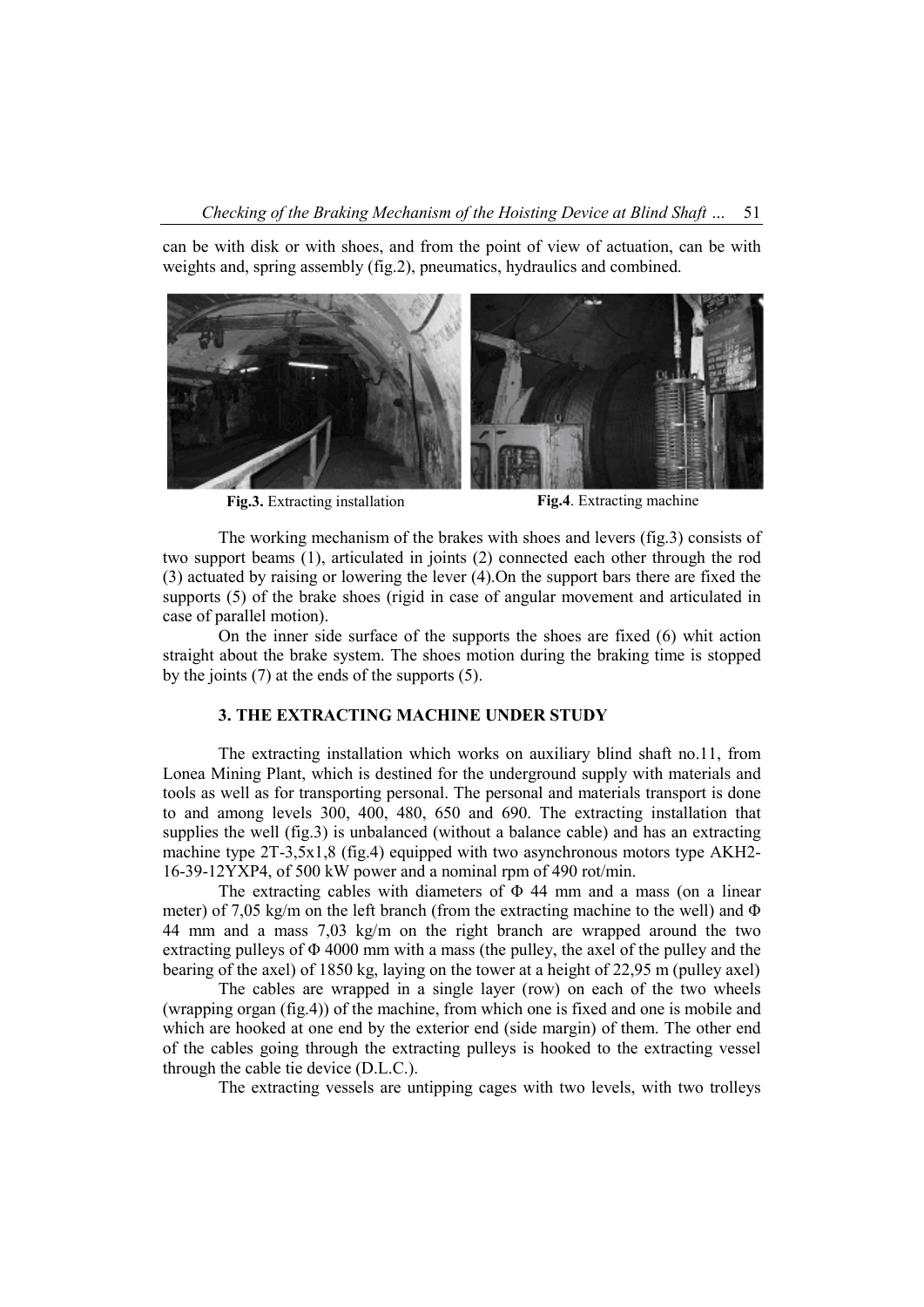each level having a mass (own mass plus D.L.C.) of 4924 kg. The mass of a trolley is of 650 kg, and the effective load is 1800 kg/trolley. Another main component of the extracting installation is the metallic tower with a height until the pulley axel of 22,95 m. The structure of the shaft is composed of the extracting pulley platform sustained by the leading component.

The extracting machine lies on the ground (at a height of 3,695 m to the 0 level of the well (well collar)), side ways from the tower (well tower), at a distance (of the wheel axel), towards the vertical portion of the extracting cables which enter the well of 32m. The length of the cable chord (the distance between the tangent points of the cable to the deviating pulley from the tower and the wheel of the extracting machine, in the central position of the chord (perpendicular on the wheel axel)), is for the left branch  $L_{cs} = 35,450$ m, and  $L_{cd} = 35,646$ m for the right branch.

The incline angles of the cables chords are  $\beta_s = 380.43$ ' 55" for the left branch and  $\beta_d = 33005'$  43", for the right branch, and the deviating angles (which are formed in the limit positions of the cable chord towards the interior side (interior angle) or exterior (exterior angle) of the wheel, over the central position of the chord) are:  $\alpha_{e st}$  = 10 8' 53'' şi  $\alpha_{i st} = 0042'$  11''. For the left branch and  $\alpha_{e dr} = 1040'$  33'' şi  $\alpha_{i dr} = 00$ 39' 43'' for the right branch.

# **4. OPERATING CONDITIONS REQUIRED FOR THE BRAKING DEVICE**

Braking momentums, both for maneuver and for safety braking should be at least three times the static momentum:

$$
M_{f'} \ge 3M_{st} \text{[Nm]}
$$
 (1)

In case of an unbalanced winding engines (no compensation cable (balance)), static momentum is:

$$
M_{st} = g(Q_u + qH)R[\text{Nm}]
$$
 (2)

Where g is gravitational acceleration,  $g=9.8I$ [m/s<sup>2</sup>];  $Q_u$  useful mass of extraction vessel, kg; *q* weight per linear meter of extraction cable, kg/m; *H* extraction depth, m; *R* is radius of the winding part, m.

For a statically or dynamically balanced installation (with compensation cable):

$$
M_{st} = g \left[ Q_u + (q + q_1)H \right] R \text{ [Nm]}
$$
 (3)

where  $q_l$  is mass per linear meter of compensation cable, kg/m.

In case of adjusting drum position as to another, in changing the hoisting level,

$$
M'_{f'} \ge 1, 2M_{1st} \text{ [Nm]} \tag{4}
$$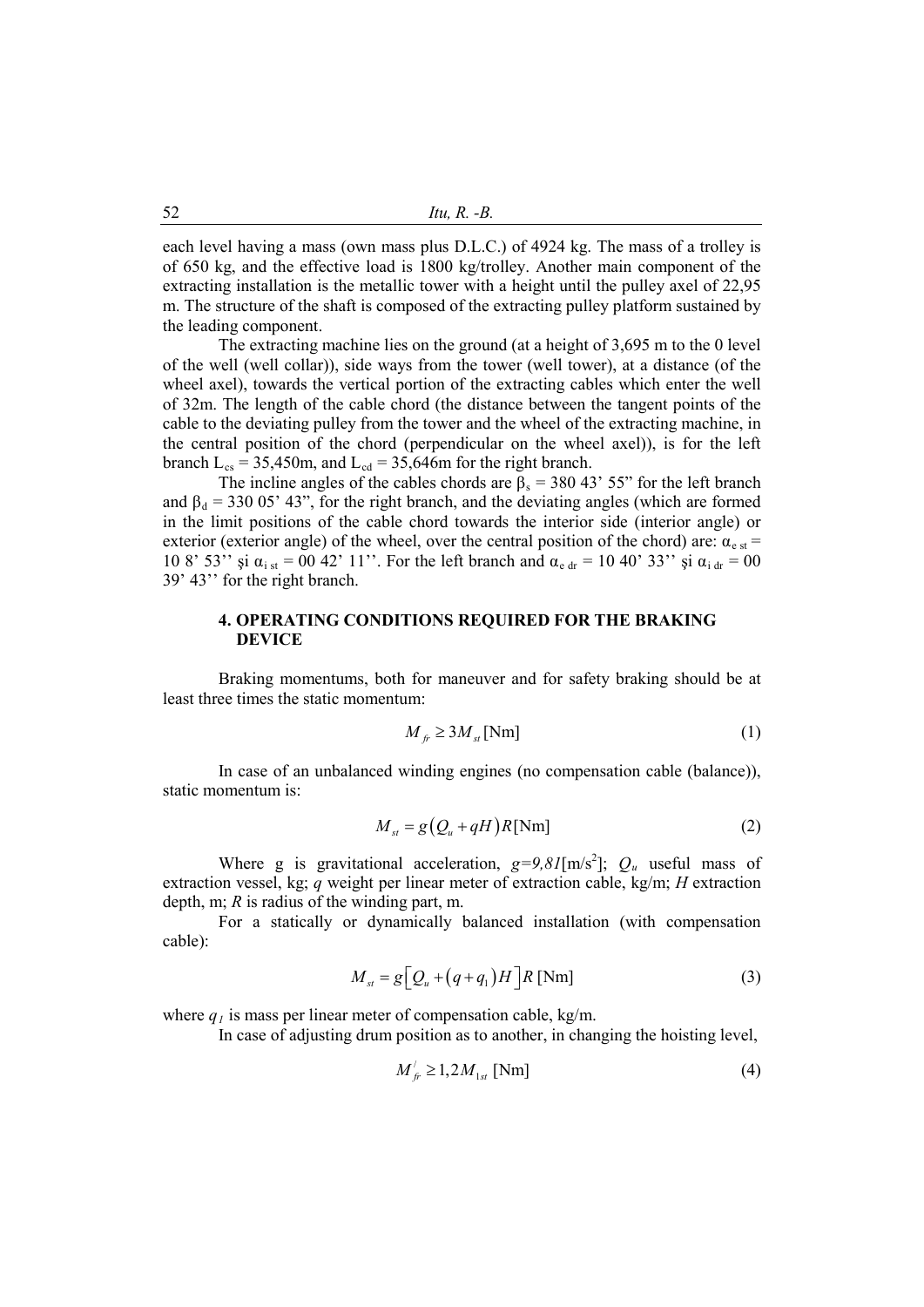the braking momentum will be developed on the fixed drum rim, where  $M_{1st}$  is static momentum of a cable branch, generated by the weight of the empty extraction vessel and the extraction cable, Nm

$$
M_{1st} = g(Q_c + qH)R \text{ [Nm]}
$$
 (5)

where  $Q_c$  is mass of the empty extraction vessel, kg.

Maximum distance between shoes and braking rim should be no more than 2 mm.

A deceleration of at least 1,5 m/s<sup>2</sup> and at most 4-5 m/s<sup>2</sup> is also required during braking, but the critical magnitude when driving wheel winding installation cables slide shall not be exceeded.

## **5. CHECKING THE MECHANISM OF THE MACHINE**

Braking–mechanism diagnosis for the mining hoisting machines consists in establishing the real safety factors when the safety–brake is applied and when operating brake is applied too. For the experimental checking of the effective forces of stretching from the tyrants (in the rods 3), and the estimation of the real safety coefficients, two strain gauges have been stuck together on each tyrant (fig.5 and fig.6), diametrically contrariwise, in order to eliminate the bending–effect and by means of other two compensation gauges it has been made up a Wheatstone bridge with two active branches and two passive ones. The experimental measurements have been made at the auxiliary Blind Shaft number 11 at Lonea Mining Plant in order of examination and regulation the hoisting machine.





**Fig.5.** Tirant left wit tension metres marks **Fig.6**. Tirant reight wit tension metres marks

The values of forces from the tyrants, by means of which the safety coefficients have been calculated were obtained as following the measurements performed during the extraction cycle, together with kinematic elements of the vessels motion / movement on the shaft – raising have been rendered in fig.7 and fig.8.